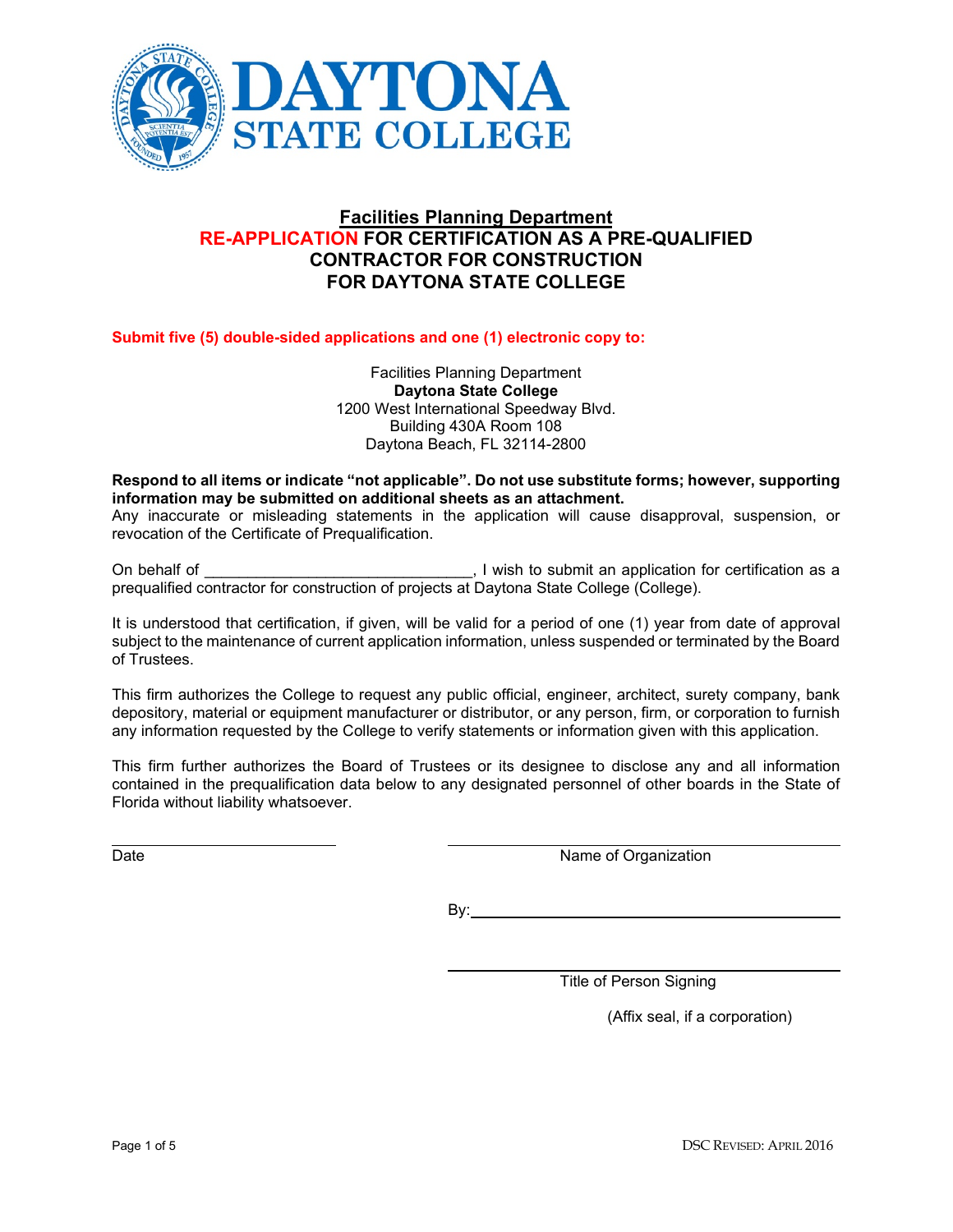#### **SWORN STATEMENT UNDER SECTION 287.133 (3) (a), FLORIDA STATUTES, ON PUBLIC ENTITY CRIMES**

THIS FORM MUST BE SIGNED IN THE PRESENCE OF A NOTARY PUBLIC OR OTHER OFFICIAL AUTHORIZED TO ADMINISTER OATHS.

- 1. This sworn statement is submitted for **Contractor Pre-Qualification**
- 2. This sworn statement is submitted by **[name of entity submitting sworn statement]** whose business address is:

and (if applicable) its Federal Employer Identification Number (FEIN) is (If entity has no FEIN, include the Social Security Number of the individual signing this sworn statement:)

3. My name is and my relationship to the entity named above is

### (title)

- 4. I understand that a "public entity crime" as defined in Section 287.133(1)(g), Florida Statutes, means a violation of any state or federal law by a person with respect to and directly related to the transaction of business with any public entity or with an agency or political subdivision of any other state or of the United States, including, but not limited to, any bid or contract for goods or services to be provided to any public entity or an agency or political subdivision of any other state or of the United States and involving antitrust, fraud, theft, bribery, collusion, racketeering, conspiracy, or material misrepresentation.
- 5. I understand that "convicted" or "conviction" as defined in Section 287.133 (1)(b), Florida Statutes, means a finding of guilt or a conviction of a public entity crime, with or without adjudication of guilt, in any federal or state trial court of record, relating to charges brought by indictment or information after July 1, 1989, as a result of a jury verdict, non-jury trial, or entry of a plea of guilty or nolo contendere.
- 6. I understand that an "affiliate" as defined in Section 287.133(1)(a), Florida Statutes, means: (1) A predecessor or successor of a person convicted of a public entity crime; or (2) An entity under the control of any natural person who is active in the management of the entity and who has been convicted of a public entity crime. The term "affiliate" includes those officers, directors, executives, partners, shareholders, employees, members, and agents who are active in the management of an affiliate. The ownership by one person of shares constituting a controlling interest in another person, or a pooling of equipment or income among persons when not for fair market value under an arm's length agreement, shall be a prima facie case that one person controls another person. A person who knowingly enters into a joint venture with a person who has been convicted of a public entity crime in Florida during the preceding 36 months shall be considered an affiliate.
- 7. I understand that a "person" as defined in Section 287.133(1)(e), Florida Statutes, means any natural person or entity organized under the laws of any state or of the United States with the legal power to enter into a binding contract and which bids or applies to bid on contracts for the provision of goods or services let by a public entity, or which otherwise transacts or applies to transact business with a public entity. The term "person" includes those officers, directors, executives, partners, shareholders, employees, members, and agents who are active in management of an entity.
- 8. Based on information and belief, that statement which I have marked below is true in relation to the entity submitting this sworn statement. [Please indicate which statement applies.]
- Neither the entity submitting this sworn statement, nor one or more of the officers, directors, executives, partners, shareholders, employees, members, or agents who are active in the management of the entity, nor any affiliate of the entity, has been charged with and convicted of public entity crime subsequent to July 1, 1989.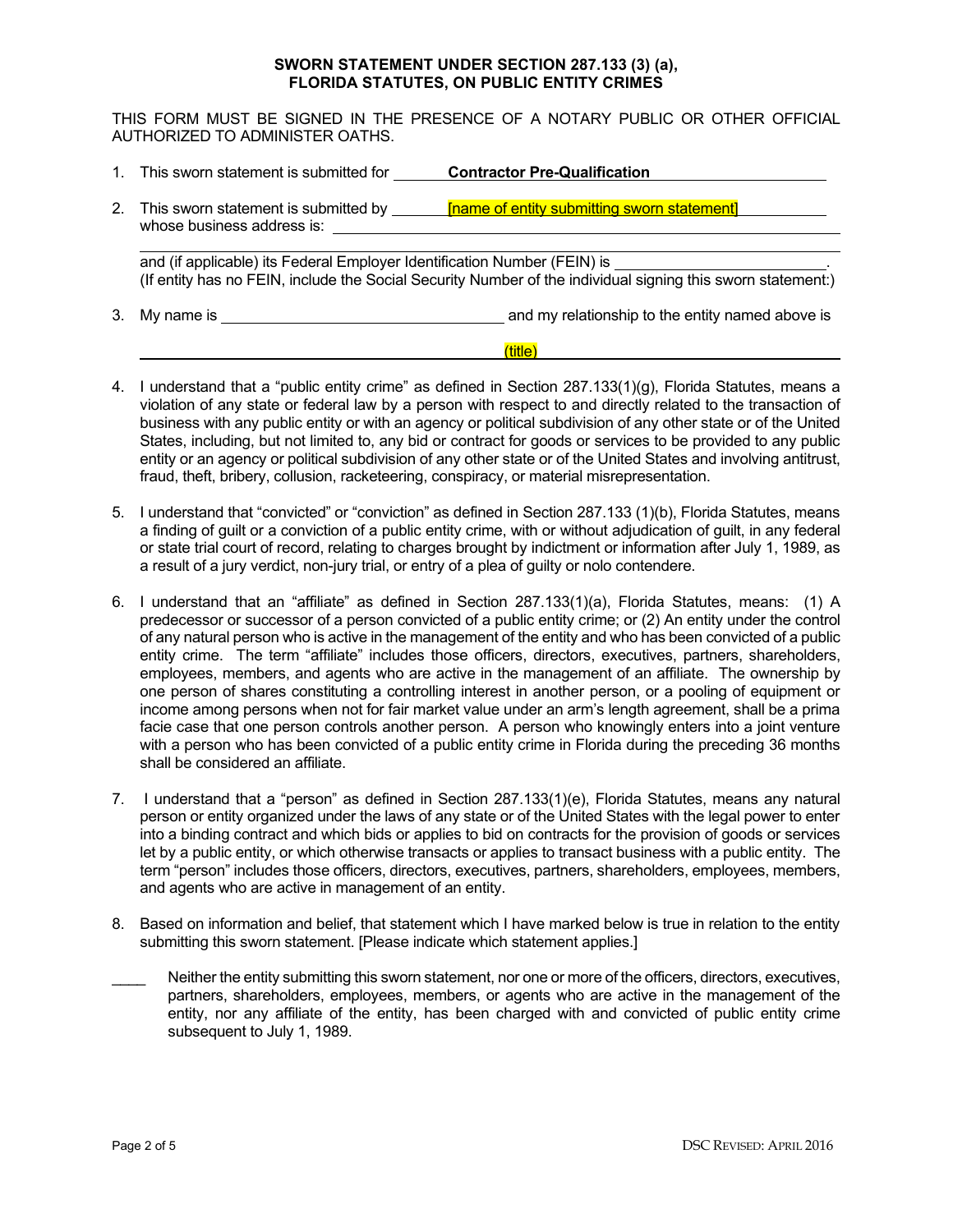| There has been a proceeding concerning the conviction before a hearing officer of the State of Florida, |
|---------------------------------------------------------------------------------------------------------|
| Division of Administrative Hearings. The final order entered by the hearing officer did not place the   |
| person or affiliate on the convicted vendor list. [Please attach a copy of the Final Order.]            |

- The person or affiliate was placed on the convicted vendor list. There has been a subsequent proceeding before a hearing officer of the State of Florida, Division of Administrative Hearings. The final order entered by the hearing officer determined that it was in the public interest to remove the person or affiliate from the convicted vendor list. [Please attach a copy of the Final Order.]
- The person or affiliate has not been placed on the convicted vendor list. [Please describe any action taken by or pending with the Department of General Services.]

Date: \_\_\_\_\_\_\_\_\_\_\_\_\_\_\_\_\_\_\_\_\_\_\_\_\_\_ \_\_\_\_\_\_\_\_\_\_\_\_\_\_\_\_\_\_\_\_\_\_\_\_\_\_\_\_\_\_\_\_\_\_

[Signature]

STATE OF: \_\_\_\_\_\_\_\_\_\_\_\_\_\_\_\_\_\_\_\_\_\_\_\_\_\_

COUNTY OF:

PERSONALLY APPEARED BEFORE ME, the undersigned authority, **[name of individual signing]** who after first being sworn by me, affixed his/her signature in the space provided above on this \_\_\_\_\_\_\_\_\_\_\_\_\_ day of <u>example a set of</u> the year ...

My commission expires:

**Notary Public** 

\_\_\_\_\_\_\_\_\_\_\_\_\_\_\_\_\_\_\_\_\_\_\_\_\_\_\_\_ Print, Type, or Stamp of Notary Public

Personally known to me, or Produced Identification:

\_\_\_\_\_\_\_\_\_\_\_\_\_\_\_\_\_\_\_\_\_\_\_\_\_\_\_\_\_ Type of I.D.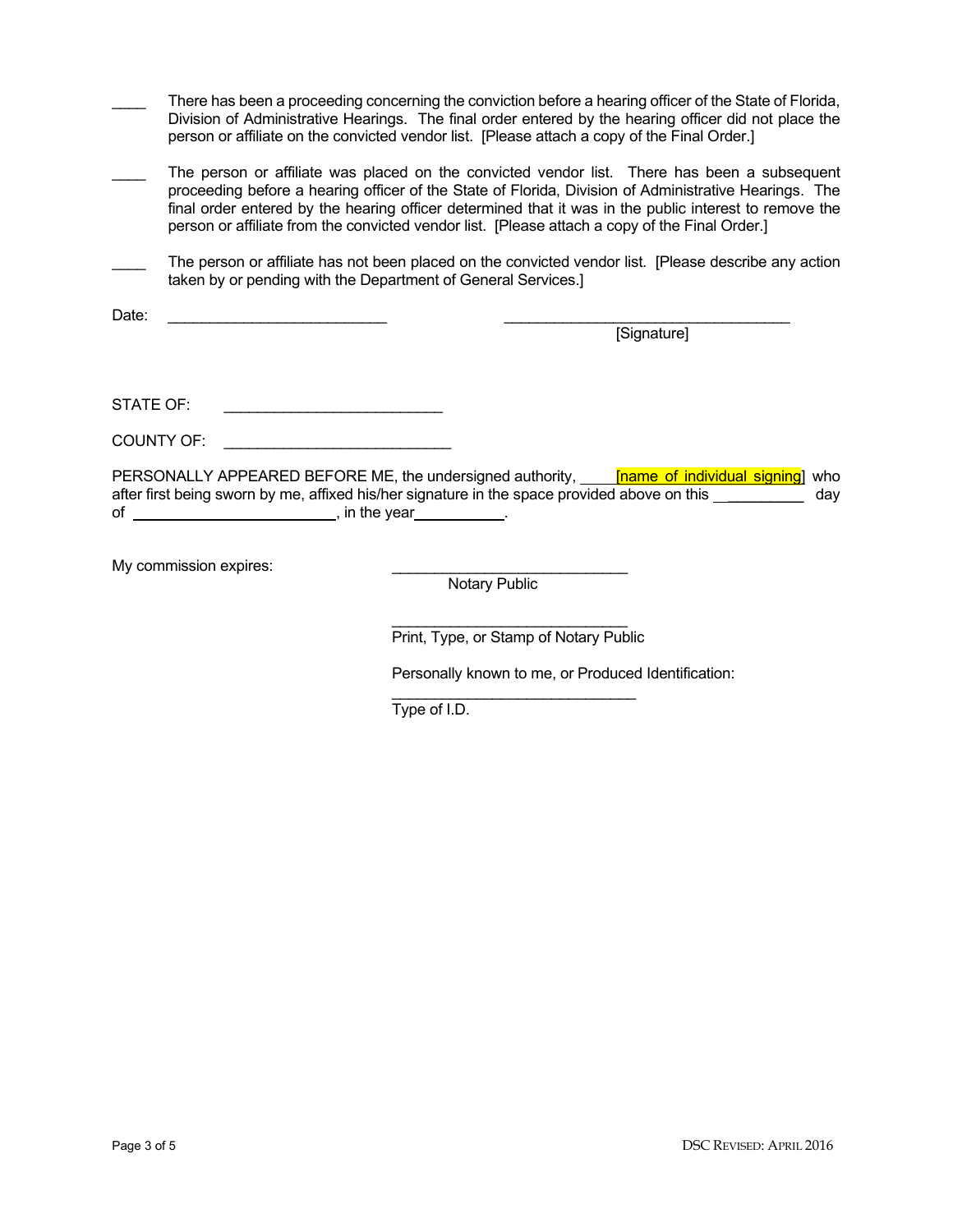## **General information** *about the contractor company, its principals, and its history including state and date of incorporation.*

| Firm legal name:          |                                                                                                                               |  |
|---------------------------|-------------------------------------------------------------------------------------------------------------------------------|--|
| Address:                  |                                                                                                                               |  |
| Is this a Branch Office?  |                                                                                                                               |  |
| Telephone:                |                                                                                                                               |  |
| Fax Number:               |                                                                                                                               |  |
| <b>E-Mail Address</b>     | Limit to one e-mail address (This will be used for all notifications from the<br><b>College regarding RFQs, RFPs or ITBs)</b> |  |
| Website Address:          |                                                                                                                               |  |
| <b>Federal ID Number:</b> |                                                                                                                               |  |
|                           | How many years has the firm provided General Contracting services?                                                            |  |
|                           | Total billings, past three calendar years (submitting office)?                                                                |  |
|                           | Total billings, past three calendar years (company-wide)?                                                                     |  |
|                           | Contractor trade categories and information regarding the state and local licenses and                                        |  |
|                           |                                                                                                                               |  |

### *license numbers held by the applicant*.

• List state, county, or other public agencies in which your organization is qualified to perform work by some means of prequalification *(Use TAB key at end of table to insert rows as needed):*

|        |                        |                   | <u>ul viid vi labiu lu iilvul liviid av iivudud.</u> |
|--------|------------------------|-------------------|------------------------------------------------------|
| Agency | <b>Trade Qualified</b> | <b>Expiration</b> | Approved                                             |
|        |                        | <b>Date</b>       | Amount                                               |
|        |                        |                   |                                                      |
|        |                        |                   |                                                      |

• **Insert or Attach a copy of the license under which this firm is engaged in the business of contracting in the State of Florida**. This license must be issued in accordance with provisions of Section 489.113, Florida Statutes, and be valid.

**A list of all pending litigation and all litigation within the past year**, *including an explanation of each. Litigation initiated by the contractor to protect the contractor's legal rights shall not be used as a basis for rejecting prequalification.* 

• List all litigation where firm was the plaintiff and/or defendant within the past year: